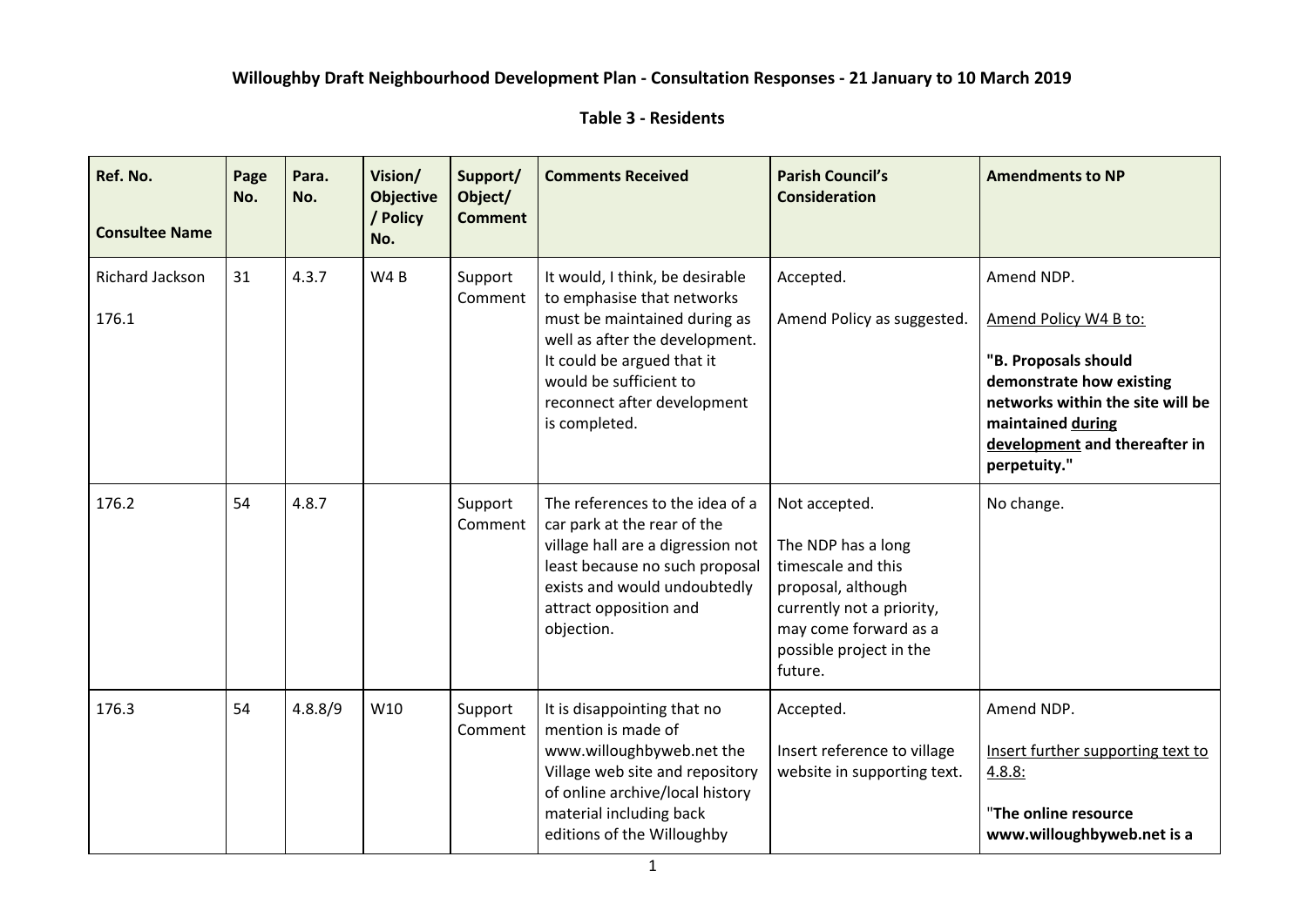|                        |     |  |                    | Monthly.                                                                                                                                                                                                                                                                                                                                                                                                                    |        | parish web site and repository<br>of online archive/local history<br>material including back<br>editions of the Willoughby<br>Monthly."<br>Delete footnote 16. |
|------------------------|-----|--|--------------------|-----------------------------------------------------------------------------------------------------------------------------------------------------------------------------------------------------------------------------------------------------------------------------------------------------------------------------------------------------------------------------------------------------------------------------|--------|----------------------------------------------------------------------------------------------------------------------------------------------------------------|
| Ken Miles<br>177.      | All |  | Support<br>Comment | I support all aspects of the<br>plan.                                                                                                                                                                                                                                                                                                                                                                                       | Noted. | No change.                                                                                                                                                     |
| Alan Belgrove<br>178.  | All |  | Support            | Having read and considered<br>the contents of the Willoughby<br>Draft Neighbourhood<br>Development Plan, I would like<br>to put on record my<br>agreement to its contents.<br>I am aware that the Plan, in its<br>present form, is based on the<br>views of local residents<br>following the consultation<br>process.<br>I hereby give my consent for<br>my personal details to be<br>provided to Rugby Borough<br>Council. | Noted. | No change.                                                                                                                                                     |
| Linda Belgrove<br>179. | All |  | Support            | Dear and the whole WNHP<br>Group<br>This is my formal acceptance<br>of the plan as complete and<br>truly representative of the<br>needs of Willoughby.                                                                                                                                                                                                                                                                      | Noted. | No change.                                                                                                                                                     |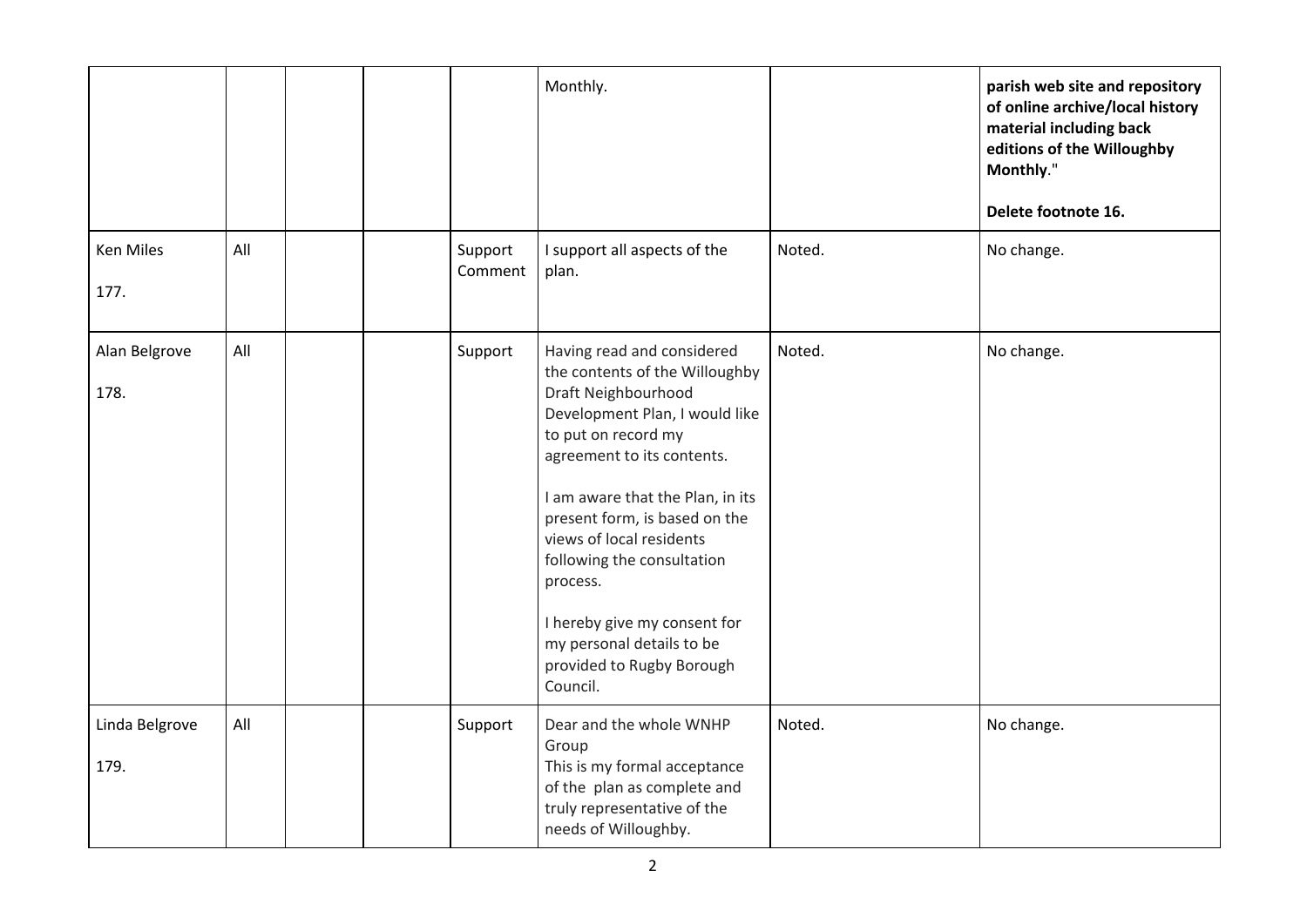|                                  |     |  |         | Consequently, I consider the<br>plan as ready for submission to<br>RBC. I am happy for my<br>personal details to be used in<br>conjunction with this plan.<br>I would like to personally take<br>this opportunity to thank you<br>all for the time and effort<br>spent on our behalf to develop<br>this crucial plan to be used as a<br>useful tool to help protect our<br>beautiful village.                                    |        |            |
|----------------------------------|-----|--|---------|----------------------------------------------------------------------------------------------------------------------------------------------------------------------------------------------------------------------------------------------------------------------------------------------------------------------------------------------------------------------------------------------------------------------------------|--------|------------|
| Rachel and Tim<br>Settle<br>180. | All |  |         | We want to show our support<br>for the Willoughby<br>Neighbourhood Development<br>Plan and say how happy we<br>are with the final draft<br>document and all the work<br>that has gone into it.                                                                                                                                                                                                                                   | Noted. | No change. |
| Jim Rowley<br>181.               | All |  | Support | I write to express my personal<br>support for this plan. I am a<br>member of the steering group<br>involved in the preparation of<br>the plan, and know that we<br>have been at great lengths to<br>find out the views of the<br>people in the parish as to the<br>contents of the plan. I consider<br>that the plan fairly represents<br>their wishes, and it certainly<br>expresses my wishes for the<br>future of Willoughby. | Noted. | No change. |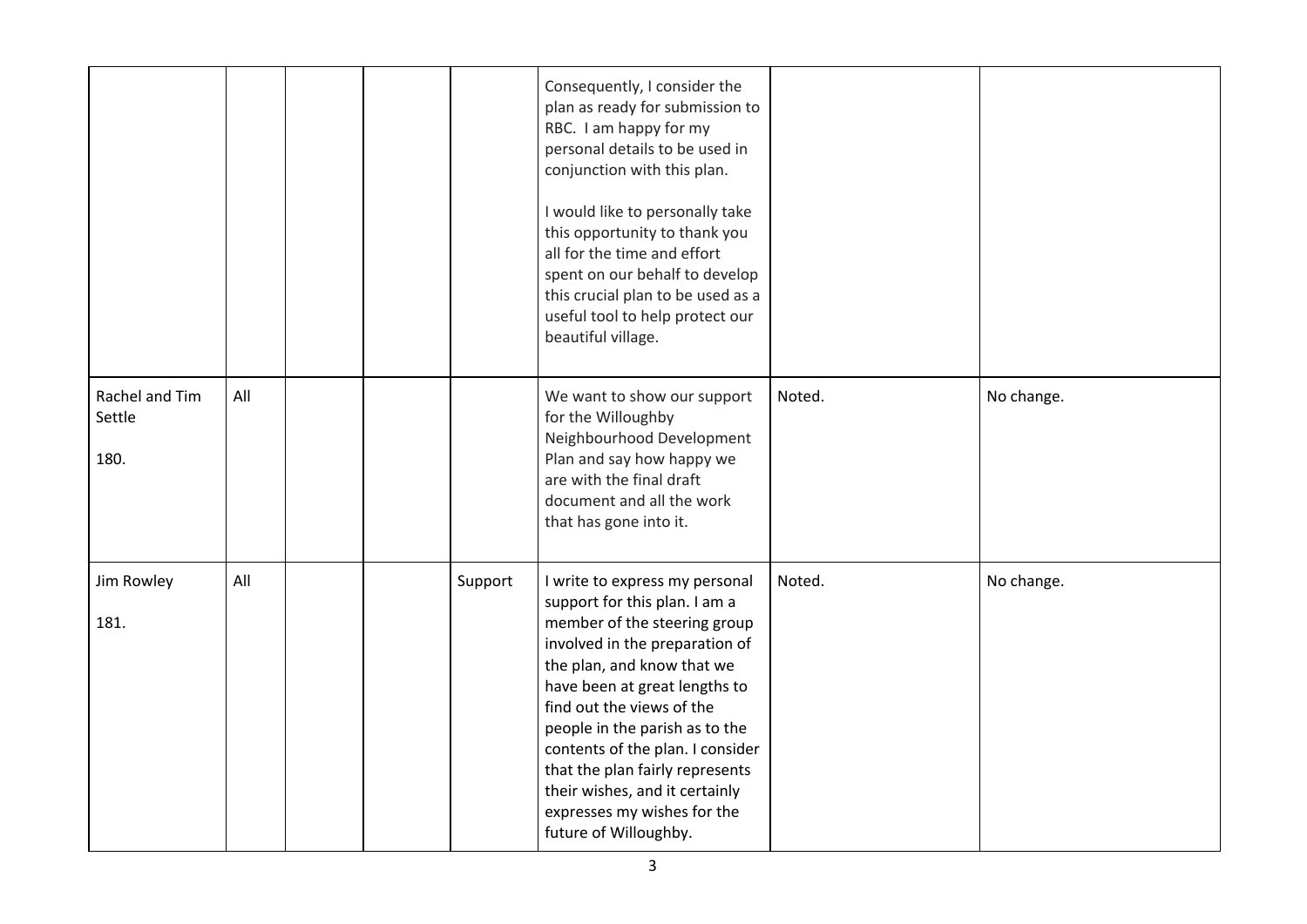| Jim Hesketh<br>182.         | All |  | Support | I now fully support the revised<br>plan & you can share this info<br>with RBC.                                                                                                                                                                                                                                                                                                                                                                                                                                                                         | Noted. | No change. |
|-----------------------------|-----|--|---------|--------------------------------------------------------------------------------------------------------------------------------------------------------------------------------------------------------------------------------------------------------------------------------------------------------------------------------------------------------------------------------------------------------------------------------------------------------------------------------------------------------------------------------------------------------|--------|------------|
| <b>Steve Palmer</b><br>183. | All |  | Support | I confirm my support for the<br>draft neighbourhood<br>development plan.                                                                                                                                                                                                                                                                                                                                                                                                                                                                               | Noted. | No change. |
| Paula Palmer<br>184.        | All |  | Support | A very well put together and<br>precise document. I confirm<br>my support for the draft NDP.                                                                                                                                                                                                                                                                                                                                                                                                                                                           | Noted. | No change. |
| Ed Beech<br>185.            | All |  | Support | I should like to confirm that I<br>fully support the Draft<br>Neighbourhood Plan.<br>I would like to thank the<br>Steering Group for producing<br>such a comprehensive and fine<br>document on Willoughby<br>parish. The Steering Group are<br>also to be congratulated on all<br>the work that has been put<br>into the supporting<br>exhibitions, leaflets, and<br>communications with villagers,<br>landowners, and statutory<br>organisations. In addition,<br>subject matter experts who<br>contributed to the plan should<br>receive our thanks. | Noted. | No change. |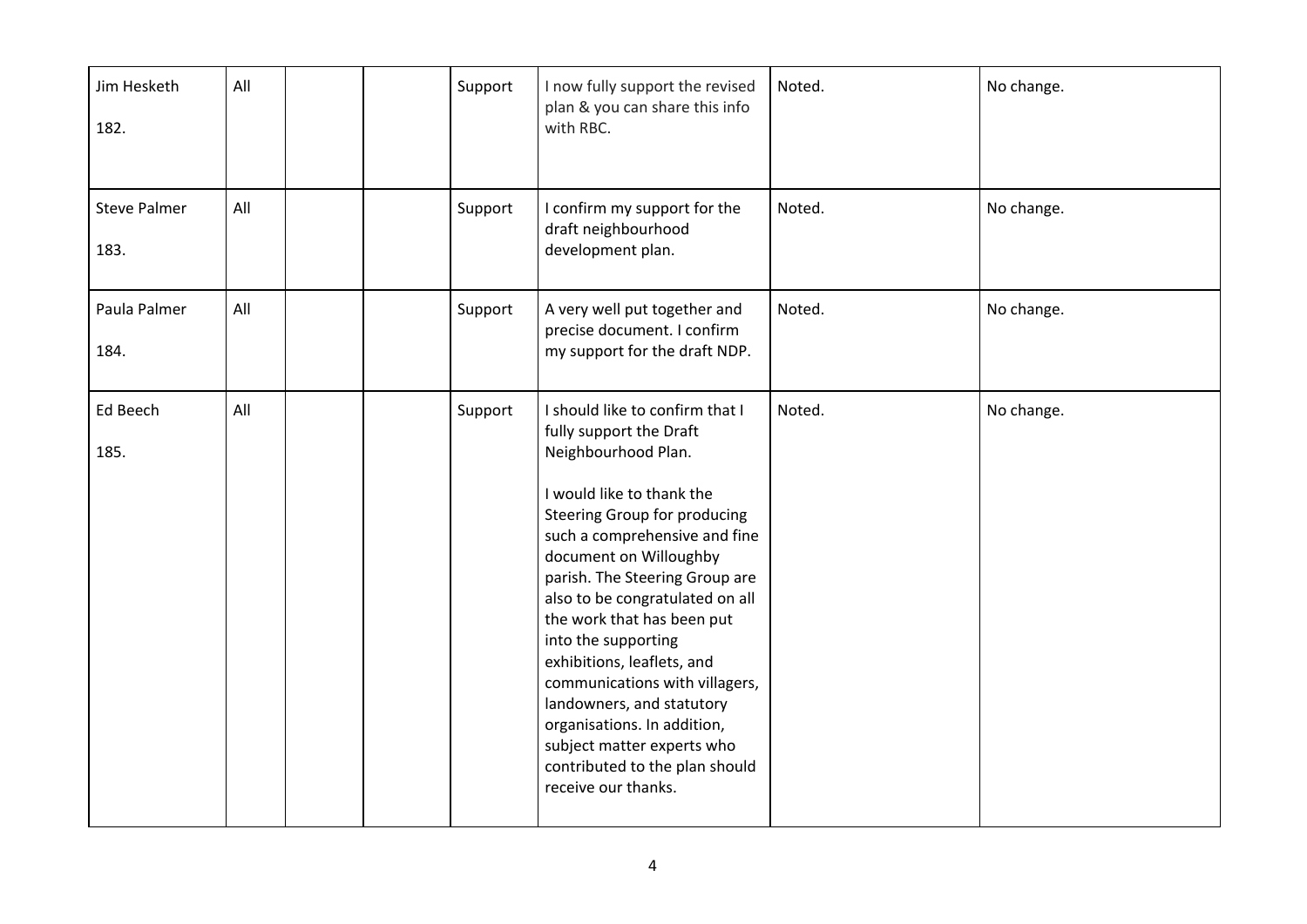| lan, Terry,<br>Kristine and Ava<br>Hewlett<br>186. | All |  | Support | Just a quick thank you for<br>producing the NDP and that<br>we fully support it's content<br>helping Willoughby grow in a<br>sustainable way in the future. | Noted. | No change. |
|----------------------------------------------------|-----|--|---------|-------------------------------------------------------------------------------------------------------------------------------------------------------------|--------|------------|
| Craig McMullen<br>187.                             | All |  | Support | I support the whole plan                                                                                                                                    | Noted. | No change. |
| Beccy Boden<br>Wilks<br>188.                       | All |  | Support | I support the whole plan                                                                                                                                    | Noted. | No change. |
| Robert and<br>Margaret<br>O'Donnell<br>189.        | All |  | Support |                                                                                                                                                             | Noted. | No change. |
| Mr + Mrs Berta<br>190.                             | All |  | Support |                                                                                                                                                             | Noted. | No change. |
| Jackie and Kim<br>Gibbard<br>191.                  | All |  | Support |                                                                                                                                                             | Noted. | No change. |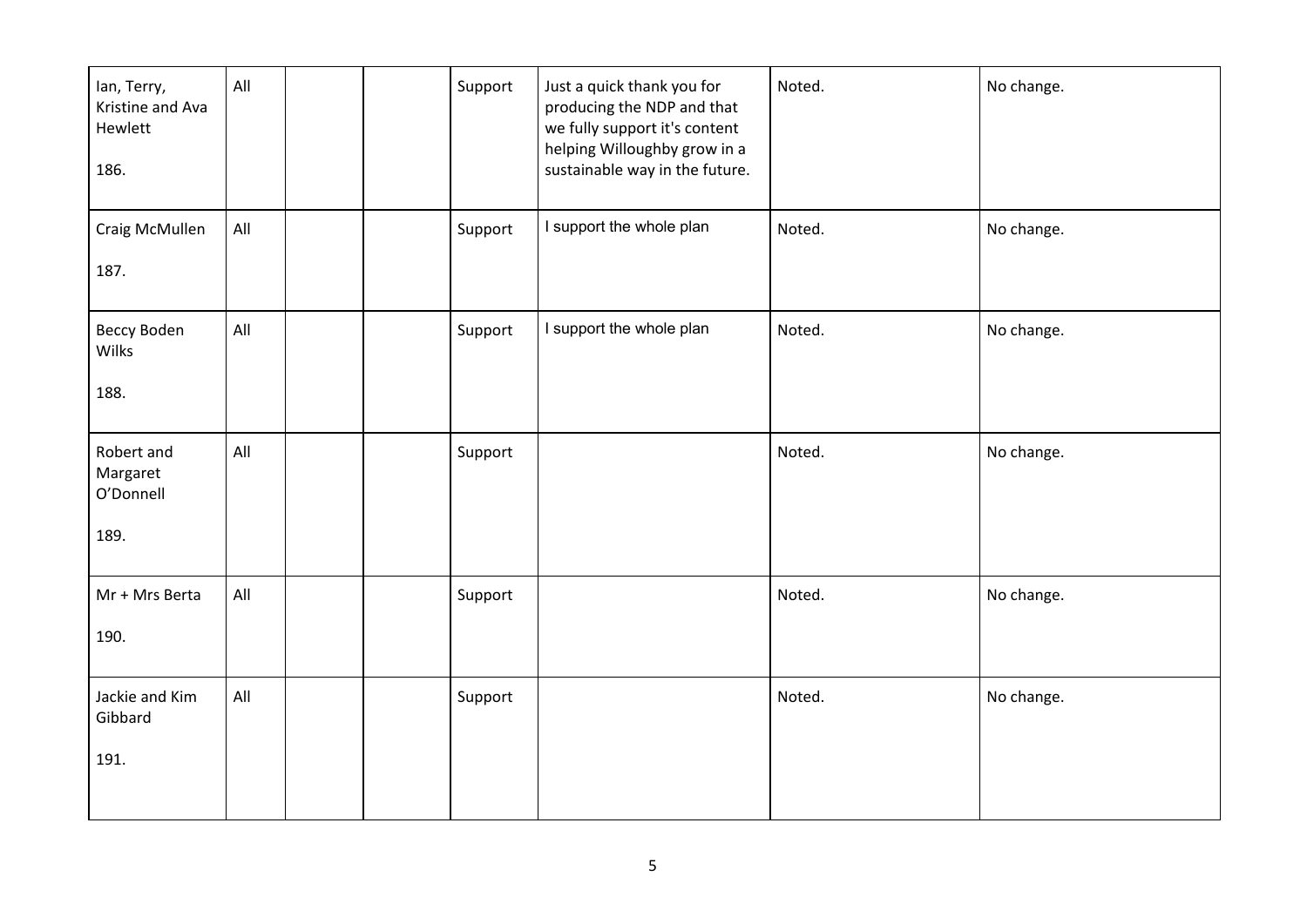| Alan Hughes<br>192.           | 44  | 4.6.12 | <b>CS20</b> | Support | CS20 identifies Willoughby as a<br>Local Needs Settlement and as<br>such the local survey produced<br>a requirement of a small<br>number of houses such as<br>bungalows for older people<br>and also limited need for<br>smaller houses.<br>Willoughby has sufficient stock<br>of 3/4 and 5 bedroom houses. | Noted.<br>The submission version of<br>the Plan is being prepared<br>to be in general conformity<br>with the new Local Plan<br>and this also supports<br>development within<br>existing boundaries. Policy<br>H1 supports a mix of<br>market housing house<br>types and sizes consistent<br>with the latest Strategic<br><b>Housing Market</b><br>Assessment. | No change.                                                                                                                                                |
|-------------------------------|-----|--------|-------------|---------|-------------------------------------------------------------------------------------------------------------------------------------------------------------------------------------------------------------------------------------------------------------------------------------------------------------|---------------------------------------------------------------------------------------------------------------------------------------------------------------------------------------------------------------------------------------------------------------------------------------------------------------------------------------------------------------|-----------------------------------------------------------------------------------------------------------------------------------------------------------|
| Dave<br>Waddington<br>193.    | All |        |             | Support |                                                                                                                                                                                                                                                                                                             | Noted.                                                                                                                                                                                                                                                                                                                                                        | No change.                                                                                                                                                |
| Mrs B L Hawkins<br>194.       | All |        |             | Support |                                                                                                                                                                                                                                                                                                             | Noted.                                                                                                                                                                                                                                                                                                                                                        | No change.                                                                                                                                                |
| Audrey M<br>Mitchell<br>195.1 |     | App 5  |             | Comment | Two points already made via<br>Brian Hall.<br>Age of Vicarage has to be at<br>least 30 years old!                                                                                                                                                                                                           | Accepted.<br>The Vicarage was built in<br>1978.                                                                                                                                                                                                                                                                                                               | Amend NDP<br>Amend Appendix 5:<br>"The new Vicarage - built in<br>1978"<br>and move higher in the list to<br>fifth after Moor Lane/Main<br>Street (Lower) |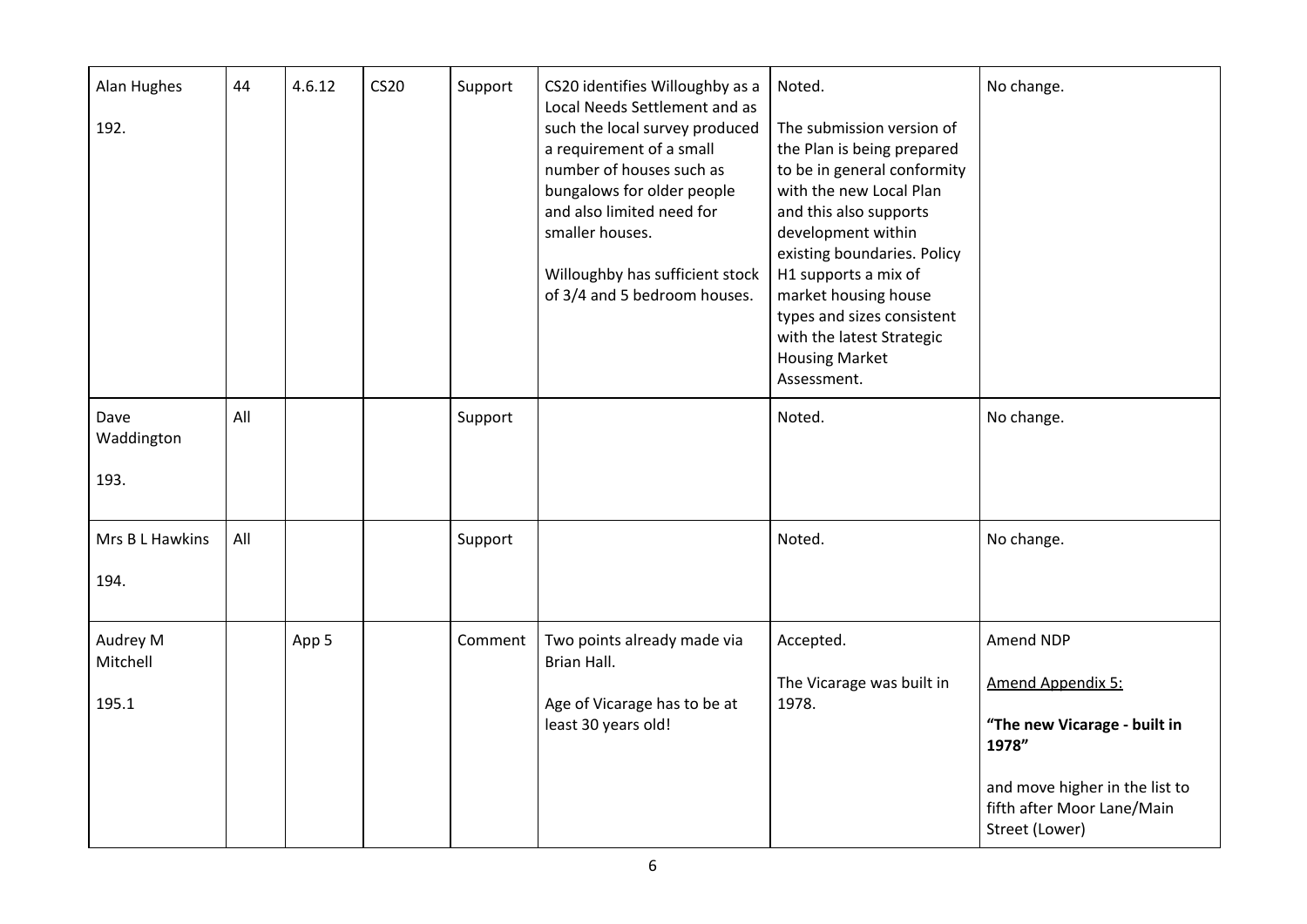| 195.2                   |     | 4.8.6 | Comment | Although perhaps not relevant<br>to NDP - Willoughby Charity &                                | Accepted.                                                                | Amend NDP.                                                                                                                                                                              |
|-------------------------|-----|-------|---------|-----------------------------------------------------------------------------------------------|--------------------------------------------------------------------------|-----------------------------------------------------------------------------------------------------------------------------------------------------------------------------------------|
|                         |     |       |         | Willoughby Educational<br>Foundation give grants &<br>therefore an amenity to the<br>village. | Add information about the<br>charities in a new<br>paragraph after 4.8.7 | Insert new paragraph after 4.8.7<br>"Two local charities give grants<br>for various purposes. The<br><b>Willoughby Education</b>                                                        |
|                         |     |       |         |                                                                                               |                                                                          | Foundation awards grants to<br>village residents under the age<br>of 25 for extra curriculum<br>educational activities and to<br>schools attended by village<br>students. This includes |
|                         |     |       |         |                                                                                               |                                                                          | textbooks for further<br>education, educational school<br>trips, sports clubs, computers<br>and music studies. Under the<br><b>Willoughby Charity a limited</b>                         |
|                         |     |       |         |                                                                                               |                                                                          | number of funds are available<br>for discretionary grants for<br>help with personal expenditure<br>such as spectacles, dentures<br>and other specialist items."                         |
|                         |     |       |         |                                                                                               |                                                                          | Insert additional item at the end<br>of Appendix 9.                                                                                                                                     |
|                         |     |       |         |                                                                                               |                                                                          | "Willoughby Charity and<br><b>Willoughby Educational</b><br>Foundation"                                                                                                                 |
| Roger and Pat<br>Atkins | All |       | Support |                                                                                               | Noted.                                                                   | No change.                                                                                                                                                                              |
| 196.                    |     |       |         |                                                                                               |                                                                          |                                                                                                                                                                                         |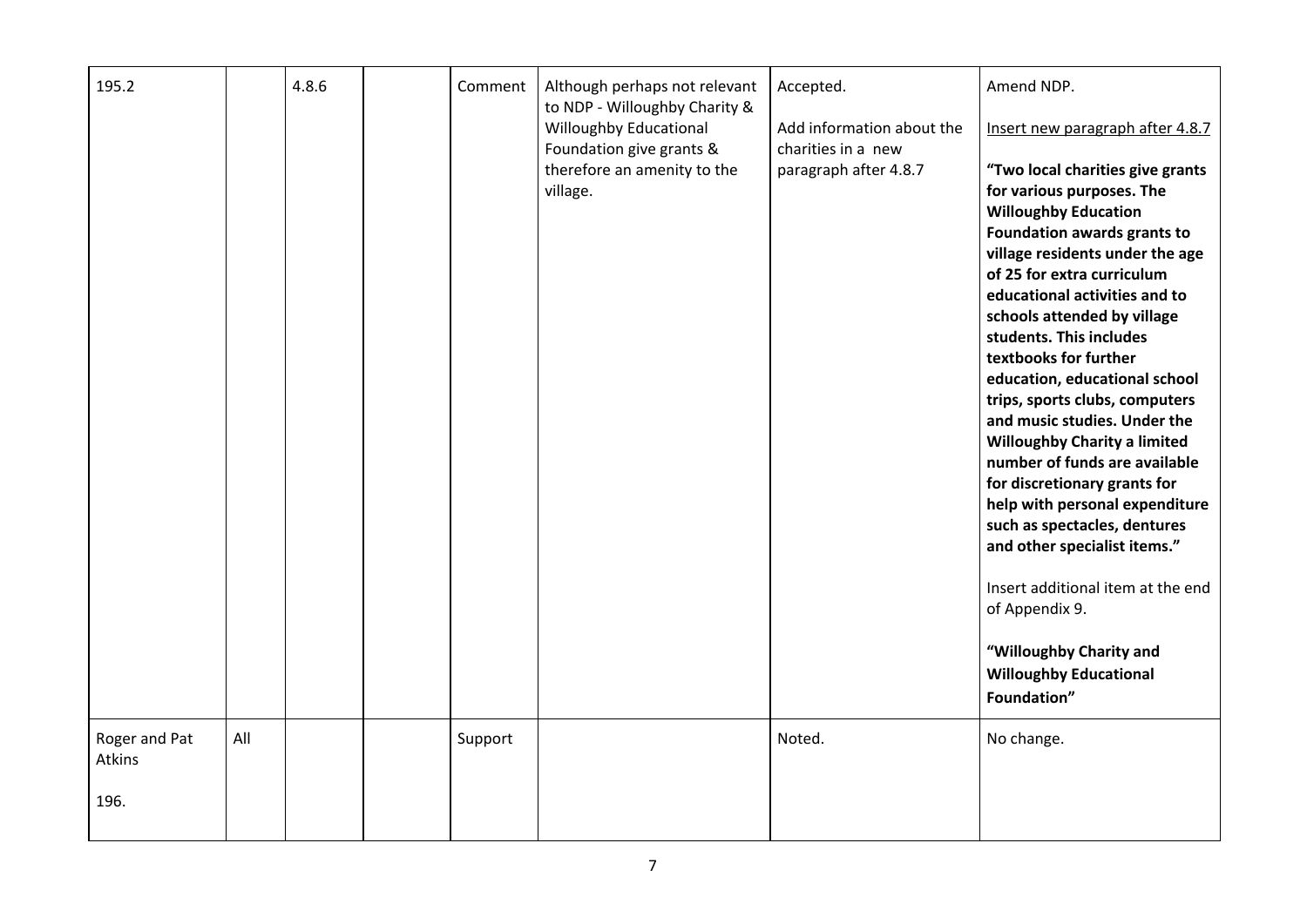| <b>Adrian Sutton</b><br>197. |     | W1 to<br>W10 | Support | Agree.                                                                                                                                                                                                                                                                                                                                                                                                                                                                                                                                                                                                                                                                                                                                                                                                                                                        | Noted. | No change. |
|------------------------------|-----|--------------|---------|---------------------------------------------------------------------------------------------------------------------------------------------------------------------------------------------------------------------------------------------------------------------------------------------------------------------------------------------------------------------------------------------------------------------------------------------------------------------------------------------------------------------------------------------------------------------------------------------------------------------------------------------------------------------------------------------------------------------------------------------------------------------------------------------------------------------------------------------------------------|--------|------------|
| Maggie Beech<br>198.         | All |              | Support | As Chair of the Neighbourhood<br>Plan Steering Group, I fully<br>support this version of the<br>NDP and look forward to any<br>amendments and additions<br>that may improve it further<br>during the consultation<br>process.<br>In the NDP, the Steering Group<br>has thanked many people<br>locally for their interest in and<br>contributions to the plan.<br>I would like to take this<br>opportunity to express my<br>deep appreciation for the<br>unswerving commitment and<br>hard work of my colleagues on<br>the Steering Group - Brian Hall,<br>Ken Miles, Steve Palmer, Jim<br>Rowley and Mike Thomas.<br>Their knowledge and their<br>varied skills have been<br>invaluable in engaging local<br>people and in developing the<br>Neighbourhood Plan to this<br>stage.<br>I give consent for my details to<br>be sent to Rugby Borough<br>Council. | Noted. | No change. |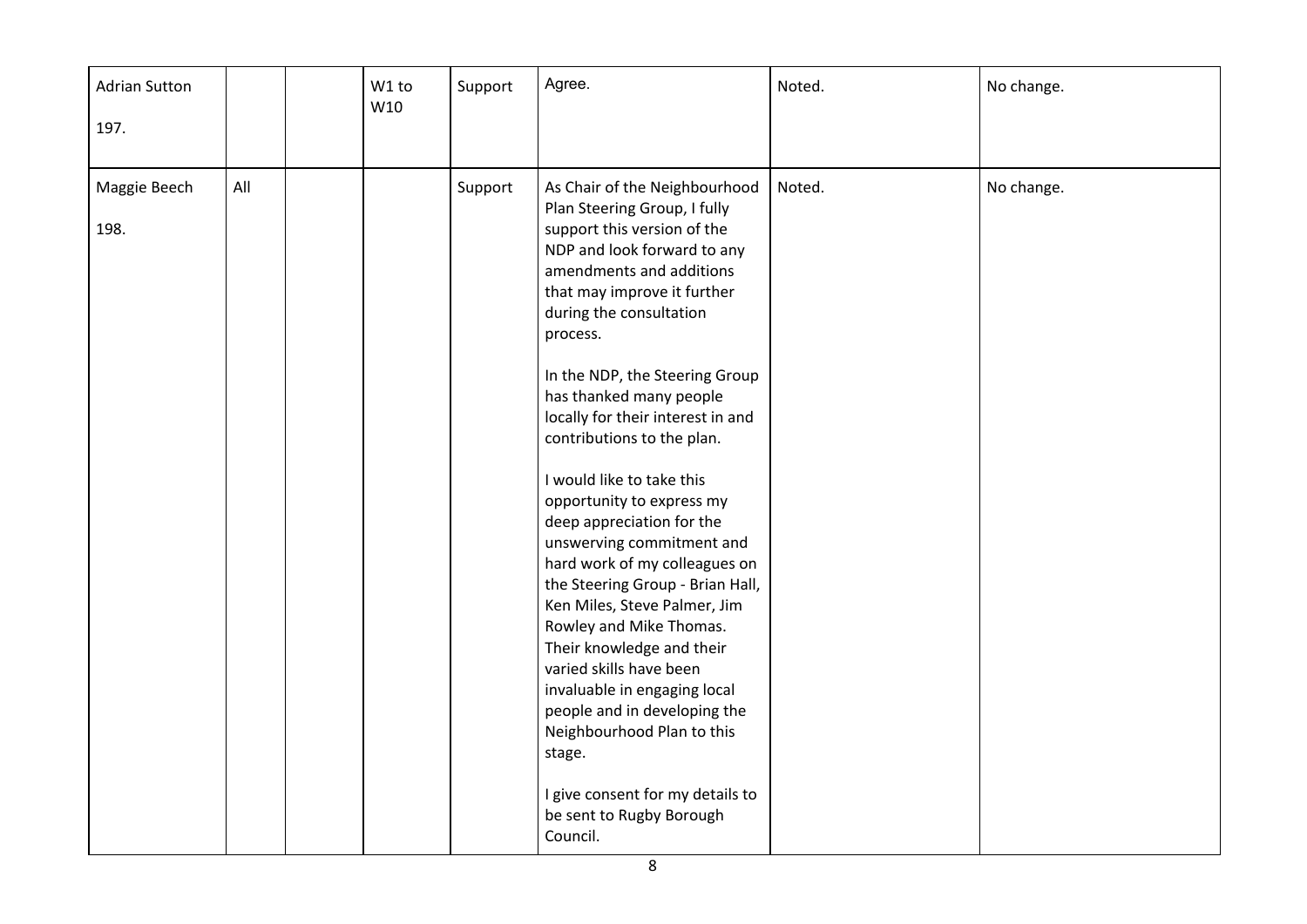| Lorraine Geddes        | All |  | Support              |                                                                                                                                                                                                                                                                                                                         | Noted.                                                                                                                                                                                                                                                                                                                                                                                                      | No change. |
|------------------------|-----|--|----------------------|-------------------------------------------------------------------------------------------------------------------------------------------------------------------------------------------------------------------------------------------------------------------------------------------------------------------------|-------------------------------------------------------------------------------------------------------------------------------------------------------------------------------------------------------------------------------------------------------------------------------------------------------------------------------------------------------------------------------------------------------------|------------|
| 199.                   |     |  |                      |                                                                                                                                                                                                                                                                                                                         |                                                                                                                                                                                                                                                                                                                                                                                                             |            |
| <b>Graham Geddes</b>   | All |  | Support              |                                                                                                                                                                                                                                                                                                                         | Noted.                                                                                                                                                                                                                                                                                                                                                                                                      | No change. |
| 200.                   |     |  |                      |                                                                                                                                                                                                                                                                                                                         |                                                                                                                                                                                                                                                                                                                                                                                                             |            |
| R. Busby               | All |  | Support              |                                                                                                                                                                                                                                                                                                                         | Noted.                                                                                                                                                                                                                                                                                                                                                                                                      | No change. |
| 201.                   |     |  |                      |                                                                                                                                                                                                                                                                                                                         |                                                                                                                                                                                                                                                                                                                                                                                                             |            |
| L. Busby               | All |  | Support              |                                                                                                                                                                                                                                                                                                                         | Noted.                                                                                                                                                                                                                                                                                                                                                                                                      | No change. |
| 202.                   |     |  |                      |                                                                                                                                                                                                                                                                                                                         |                                                                                                                                                                                                                                                                                                                                                                                                             |            |
| Jackie Hesketh<br>203. | All |  | Support /<br>Comment | Although I cannot say that I<br>have read all 98 pages IN<br>DETAIL, I can say that I support<br>the plan as it now stands.<br>I am disappointed that I could<br>not find anything about<br>IMPROVING public transport<br>and Internet connection to the<br>village, to make it more<br>sustainable - have I missed it? | Noted.<br>The NDP is a planning<br>policy document and sets<br>out local planning policies<br>which relate to the<br>development and use of<br>land. Public transport<br>provision is not a matter<br>the NDP can address,<br>although NDP planning<br>policies do require<br>development to promote<br>walking and cycling to<br>reduce reliance on the car.<br>The PC will continue to<br>work to support | No change. |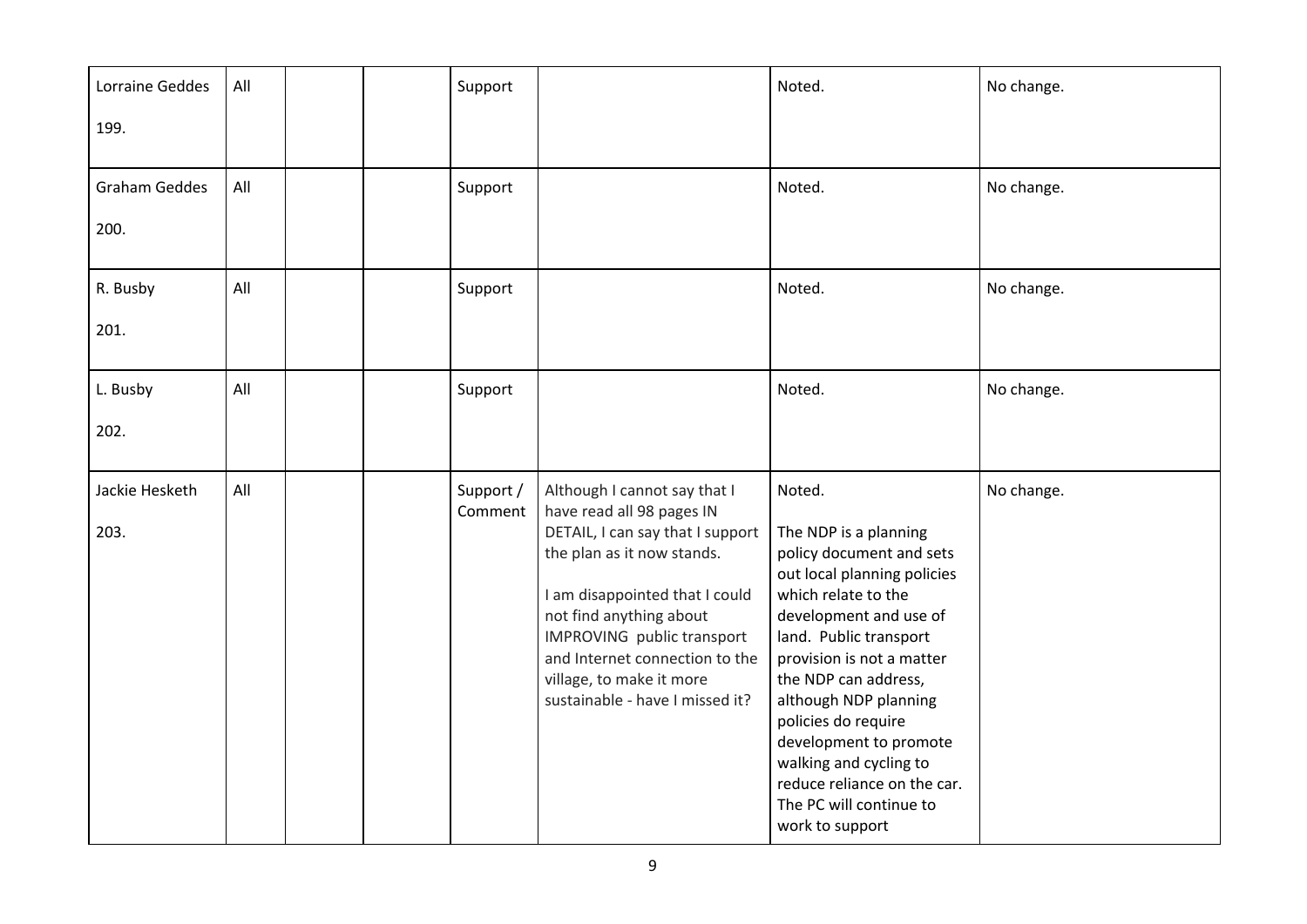|                               |     |        |         |                                                                                                     | improvements in public<br>transport where possible.<br>Similarly provision of<br>improved communication<br>technologies in the village<br>is dependent upon<br>providers and government<br>interventions and support.<br>Rugby new Local Plan<br>policy SDC 9: Broadband<br>and mobile internet<br>requires developers to<br>facilitate and contribute<br>towards the provision of<br>broadband infrastructure.<br>However in Willoughby the<br>scale of new development<br>is likely to be very limited<br>and this may constrain any<br>future provision through<br>the development<br>management process. |                                           |
|-------------------------------|-----|--------|---------|-----------------------------------------------------------------------------------------------------|--------------------------------------------------------------------------------------------------------------------------------------------------------------------------------------------------------------------------------------------------------------------------------------------------------------------------------------------------------------------------------------------------------------------------------------------------------------------------------------------------------------------------------------------------------------------------------------------------------------|-------------------------------------------|
| <b>Rowland Smith</b><br>204.  | All |        | Support |                                                                                                     | Noted.                                                                                                                                                                                                                                                                                                                                                                                                                                                                                                                                                                                                       | No change.                                |
| <b>Oliver Nichols</b><br>205. | 61  | Map 10 | Comment | Inaccuracies over Ridge and<br>Furrow.                                                              | Accepted.<br>Amend Maps 9, 10 and 11<br>to improve accuracy and/or<br>clarity.                                                                                                                                                                                                                                                                                                                                                                                                                                                                                                                               | Amend NDP<br>Insert new Maps 9, 10 and 11 |
| Rev Anne Hinks<br>206.        | All |        | Support | I have read through the wndp,<br>and found it to be fascinating,<br>with a huge amount of detail. I | Noted.                                                                                                                                                                                                                                                                                                                                                                                                                                                                                                                                                                                                       | No change.                                |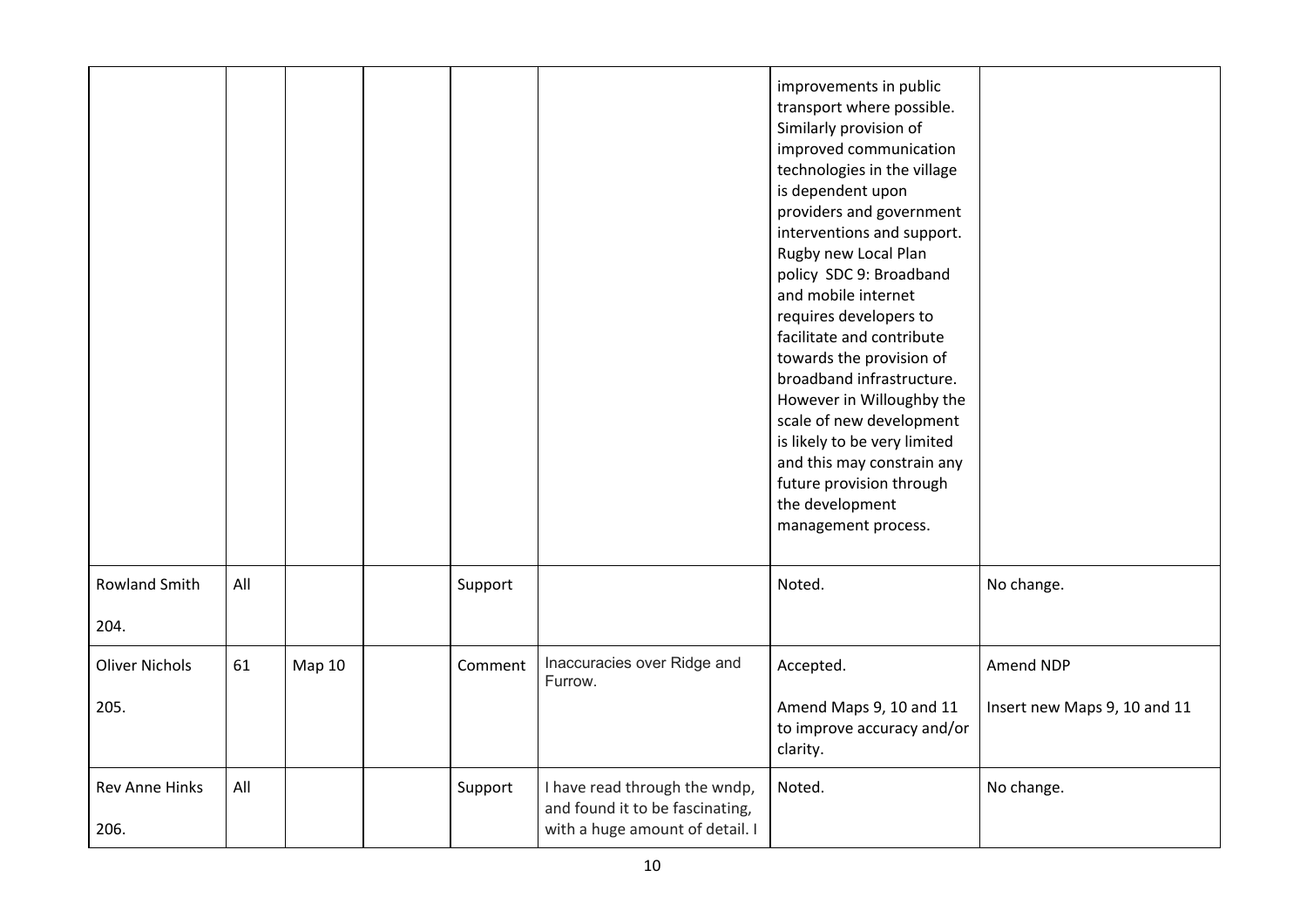|  | just want to say what an<br>amazing document it is, and<br>congratulate the writers on all<br>the hard work that has gone<br>into it.<br>I was worried at first that it<br>might exclude any further<br>planning, but I can see that<br>you are allowing a reasoned<br>amount, and preferably of<br>lower cost dwellings, and I'm<br>glad of that. It's good to have a                                                                                                                                                                                                     |  |
|--|----------------------------------------------------------------------------------------------------------------------------------------------------------------------------------------------------------------------------------------------------------------------------------------------------------------------------------------------------------------------------------------------------------------------------------------------------------------------------------------------------------------------------------------------------------------------------|--|
|  | village growing organically,<br>and not in large estates.<br>My home until recently has<br>been in a small hamlet in<br>Dickens Heath, Solihull; the<br>council decided to build<br>several hundred houses a few<br>years ago, and this escalated<br>rapidly as the years went by;<br>now two more estates have<br>been built, and a new proposal<br>for other larger estates has<br>been announced. Goodbye to<br>green land, alas. The traffic is<br>now heavy and the flood risk<br>increasing.<br>So it is lovely to come and live<br>in this village where there is a |  |
|  | careful planning for the future.<br>Thank you.                                                                                                                                                                                                                                                                                                                                                                                                                                                                                                                             |  |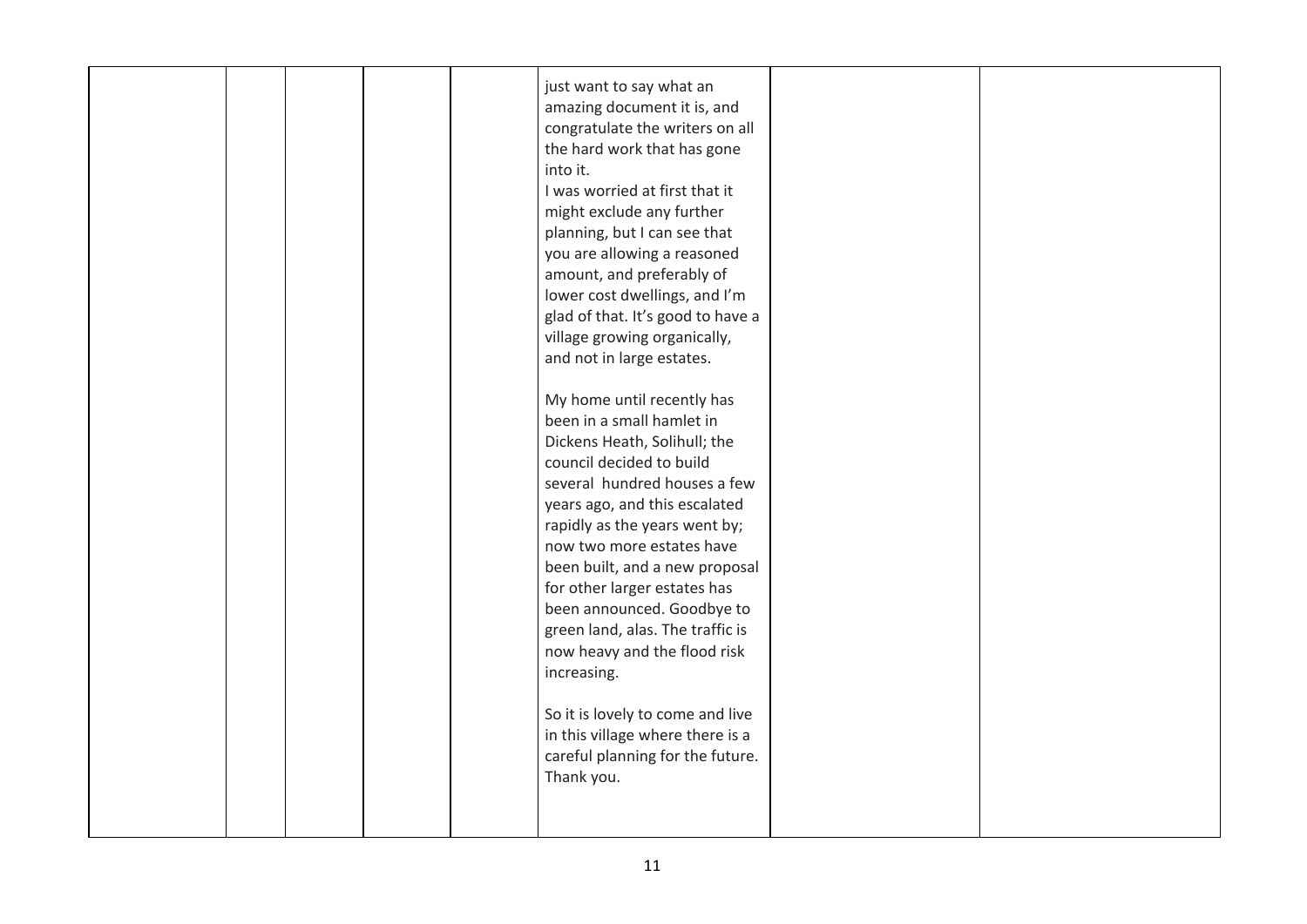| Elizabeth Woolf<br>207.          | All |  | Support            | I support the Willoughby Draft<br>Neighbourhood Development<br>Plan in its entirety.                                                                                                                      | Noted. | No change. |
|----------------------------------|-----|--|--------------------|-----------------------------------------------------------------------------------------------------------------------------------------------------------------------------------------------------------|--------|------------|
| Clive Woolf<br>208.              | All |  | Support            | I support the Willoughby Draft<br>Neighbourhood Plan in its<br>entirety.                                                                                                                                  | Noted. | No change. |
| Leonie Tromans<br>209.           | All |  | Support            | Great plan, well written + well<br>presented.                                                                                                                                                             | Noted. | No change. |
| <b>Eric Palmer</b><br>210.       | All |  | Support<br>Comment | Willoughby is a place of<br>natural beauty to live. We<br>don't require people coming to<br>the village to upset existing<br>villagers. Escape to the country<br>is OK if you understand<br>country life. | Noted. | No change. |
| E M Carley-Read<br>211.          | All |  | Support            |                                                                                                                                                                                                           | Noted. | No change. |
| Laurence Tony<br>Gibbons<br>212. | All |  | Support            |                                                                                                                                                                                                           | Noted. | No change. |
| R Hodges<br>213.                 | All |  | Support            |                                                                                                                                                                                                           | Noted. | No change. |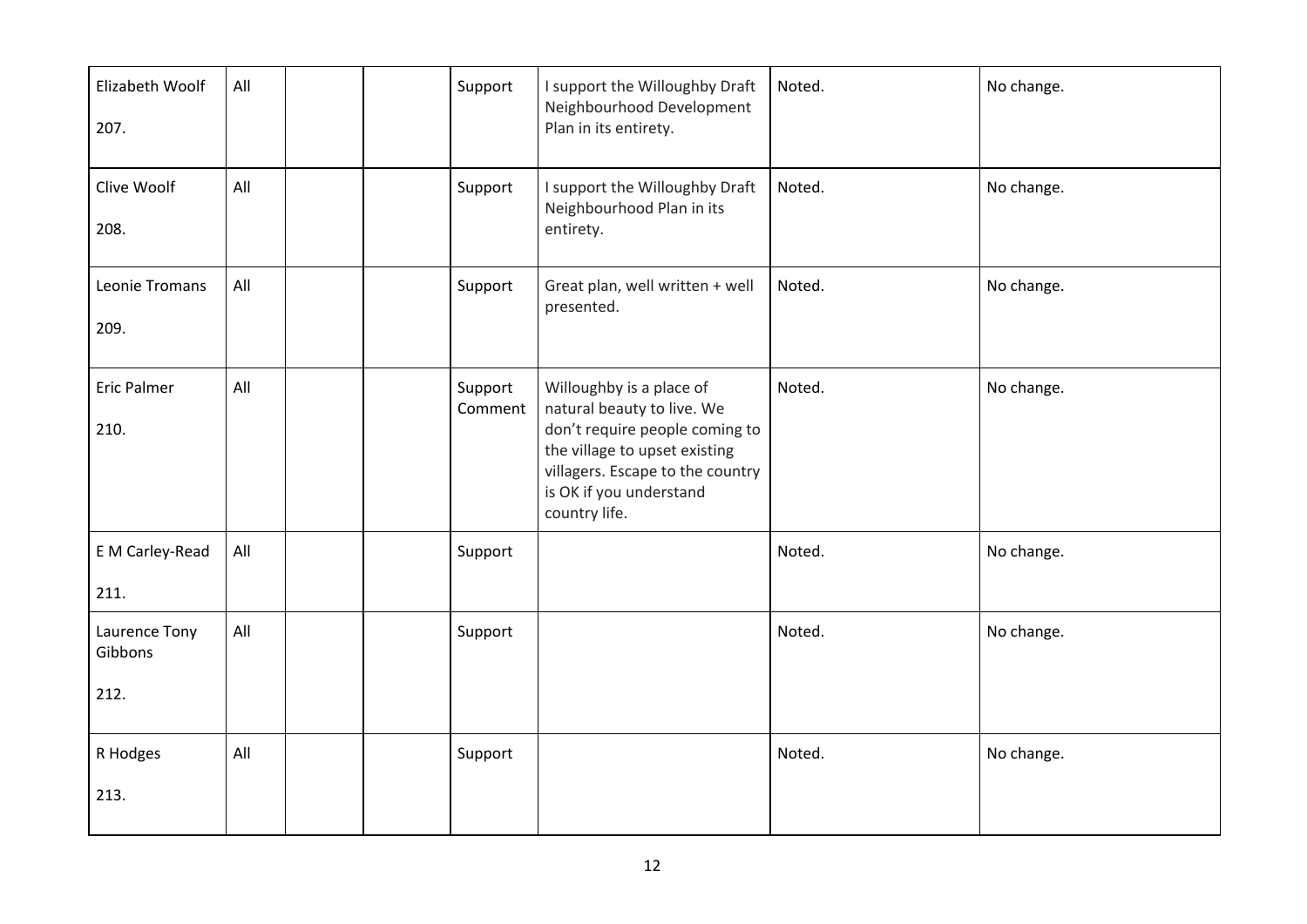| David and<br>Margaret<br>Williams<br>214. | All |  | Support | Congratulations to all<br>concerned for producing an<br>excellent NDP document<br>following the consultation<br>process.<br>Thank you and well done to<br>everyone for the sustained<br>hard work.                                                                                                                                                                                                          | Noted. | No change. |
|-------------------------------------------|-----|--|---------|-------------------------------------------------------------------------------------------------------------------------------------------------------------------------------------------------------------------------------------------------------------------------------------------------------------------------------------------------------------------------------------------------------------|--------|------------|
| <b>Wendy Cox</b><br>215.                  | All |  | Support | I support the development<br>plan in total.                                                                                                                                                                                                                                                                                                                                                                 | Noted. | No change. |
| Bert Ogle<br>216.                         | All |  | Support |                                                                                                                                                                                                                                                                                                                                                                                                             | Noted. | No change. |
| David Shaw<br>217.                        | All |  | Support | After attending the<br>Neighbourhood Plan Day on<br>17/10/18 and submitting my<br>responses to the Draft Plan, I<br>have further perused, in<br>depth, the 98-page NDP. An<br>incredible amount of work has<br>gone into producing this and<br>after also taking into account<br>the Action Plan of the Parish<br>Council, I am in full support.<br>I will continue to follow the<br>process with interest. | Noted. | No change. |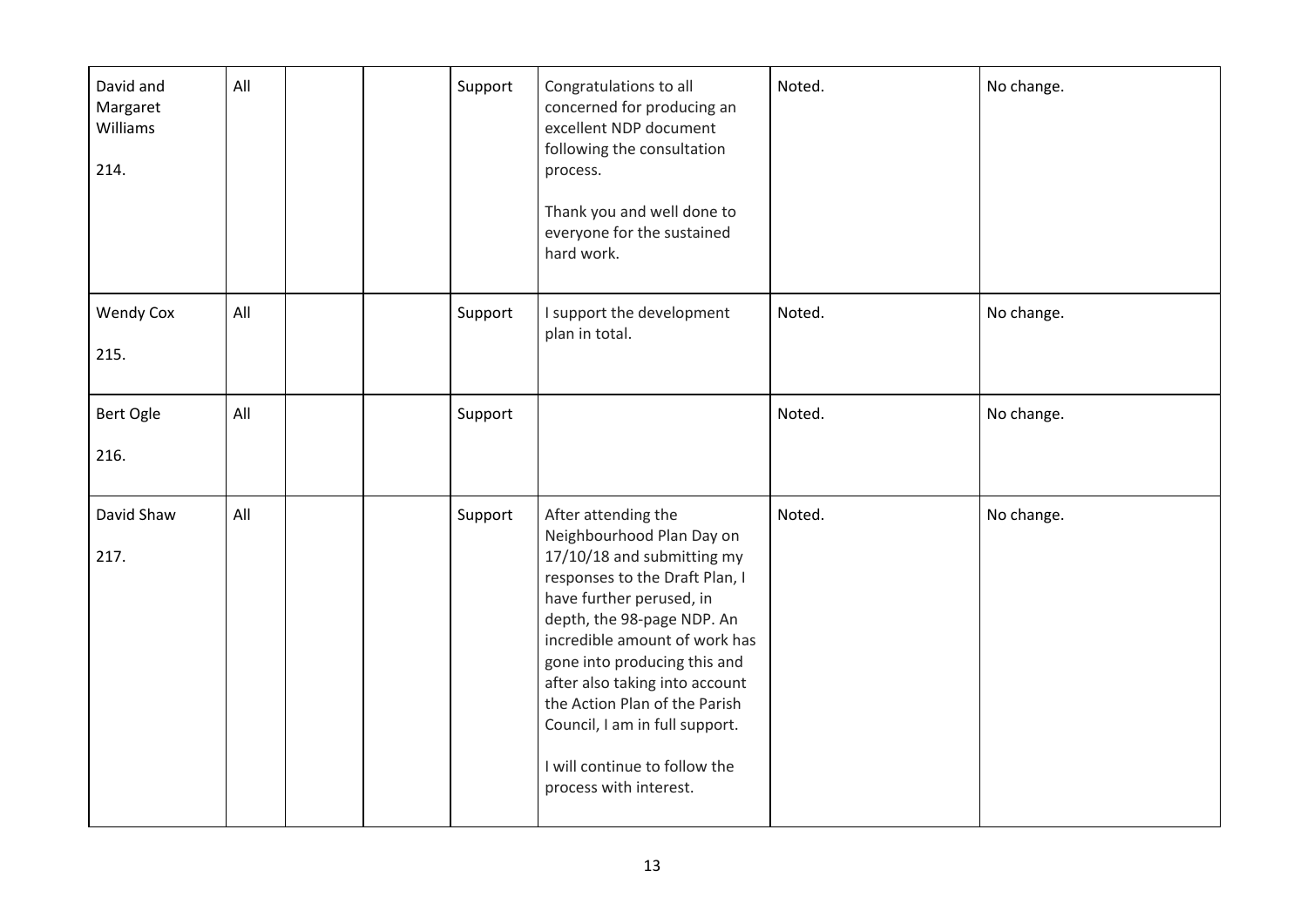| Valerie Hall<br>218.      | All |  | Support            | Chair, Willoughby Village Hall<br>The document provides really<br>comprehensive detail of our<br>village. The plan is<br>representative of my idea of<br>the future for Willoughby.                                                                                                                                                                                                                                                                                                                                                                                                                                                                                                                                                                                                      | Noted. | No change. |
|---------------------------|-----|--|--------------------|------------------------------------------------------------------------------------------------------------------------------------------------------------------------------------------------------------------------------------------------------------------------------------------------------------------------------------------------------------------------------------------------------------------------------------------------------------------------------------------------------------------------------------------------------------------------------------------------------------------------------------------------------------------------------------------------------------------------------------------------------------------------------------------|--------|------------|
| <b>Brian Hall</b><br>219. | All |  | Support<br>Comment | Willoughby Cricket Club<br>I am 100% supportive of the<br>NDP produced by the steering<br>group.<br>The objectives of protecting<br>our rural landscape character +<br>the built heritage assets are<br>things I feel very strongly<br>about. Also our objectives that<br>any new development should<br>be of high quality, sustainable<br>design and also should provide<br>a planning framework to guide<br>the development of new<br>homes is very important to<br>me.<br>As chairman of our local<br>cricket club founded in 1901, I<br>am very pleased to see existing<br>community and recreational<br>facilities protected.<br>The work of the steering<br>committee and in particular<br>the work of the chair - Maggie<br>Beech should be congratulated<br>in producing such an | Noted. | No change. |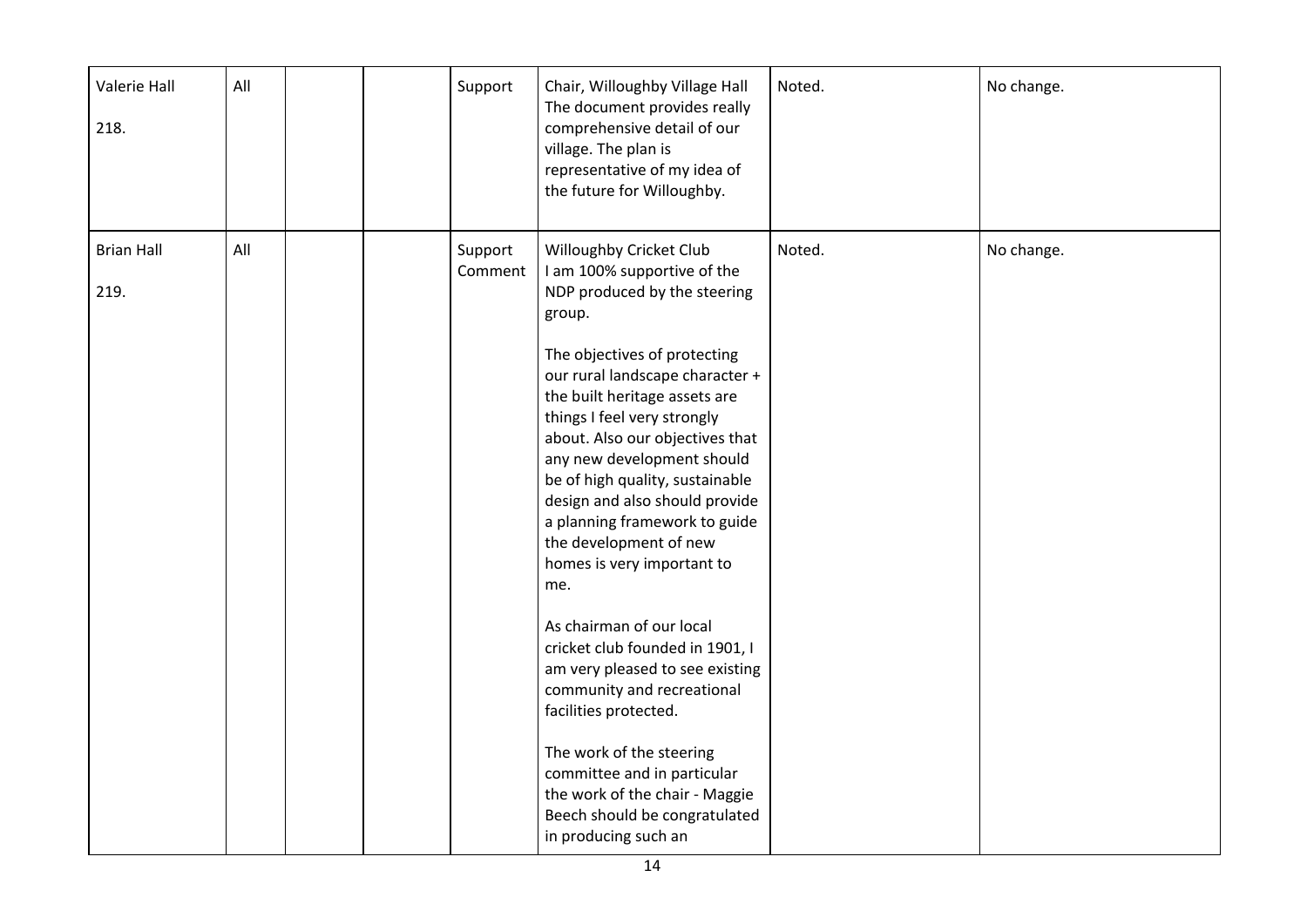|                        |         | impressive document on the<br>behalf of our village.                                                                                                                                                                                                                                                                                                                                                                                                                                                                                                                                                                                                                                                                                                                                                                                                                              |        |            |
|------------------------|---------|-----------------------------------------------------------------------------------------------------------------------------------------------------------------------------------------------------------------------------------------------------------------------------------------------------------------------------------------------------------------------------------------------------------------------------------------------------------------------------------------------------------------------------------------------------------------------------------------------------------------------------------------------------------------------------------------------------------------------------------------------------------------------------------------------------------------------------------------------------------------------------------|--------|------------|
| Cllr Emma Crane<br>All | Support | Hi                                                                                                                                                                                                                                                                                                                                                                                                                                                                                                                                                                                                                                                                                                                                                                                                                                                                                | Noted. | No change. |
| 220.1                  |         | Hope you're well. Thanks for<br>your letter and emails about<br>the Willoughby<br>neighbourhood Plan and it's<br>great to see this progressing.<br>Well done for all your hard<br>work on this over the last year<br>or so and please do pass on my<br>thanks to the rest of the<br>steering group - it's a long and<br>complex endeavour and I can<br>appreciate the time and hard<br>work that's gone into the draft<br>plan.<br>Apologies for responding a<br>little after the consultation end<br>date. I've commented on<br>previous versions and as you<br>know I'm very supportive of<br>neighbourhood plans generally<br>as a tool to help Parishes to<br>have some more say over<br>planning in their area.<br>I have the following comments<br>on the draft plan:<br>Generally, I think it reads very<br>well and is well laid out with<br>good use of maps and photos. |        |            |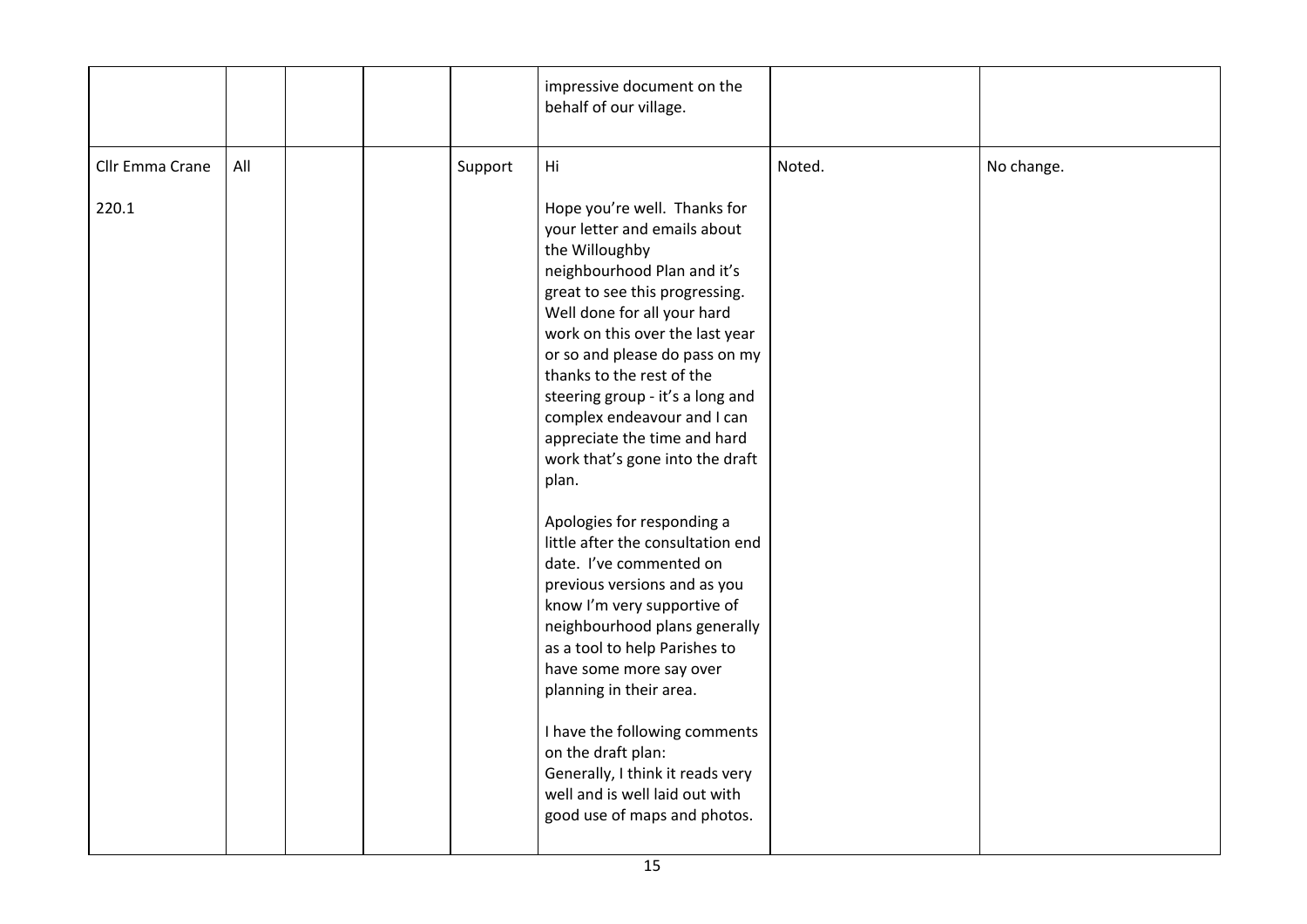| 220.2 |  | W1             | Comment<br>/ Support | Draft Policy W1 - protecting<br>and enhancing the rural<br>landscape character. I'm very<br>supportive of this policy and<br>was pleased to see specific<br>mention of Lodge Farm and<br>the high level of objections to<br>it. One point I wondered is<br>whether we should say<br>"valued local landscape<br>character" in W1? I recall the<br>planners saying at our meeting<br>that that was a good phrase to<br>use to demonstrate that local<br>people were keen to preserve<br>the existing landscape. I<br>notice it's used in the policy<br>about protecting views (W2)<br>so wondered if it should also<br>be added to W1? | Accepted.<br>Amend wording of Policy<br>W1 as suggested.                                                                    | Amend NDP.<br>Amend Policy W1 first sentence<br>to:<br>"Development proposals<br>should be designed and sited<br>to minimise any adverse visual<br>impacts on the valued local<br>landscape character of<br>Willoughby parish" |
|-------|--|----------------|----------------------|--------------------------------------------------------------------------------------------------------------------------------------------------------------------------------------------------------------------------------------------------------------------------------------------------------------------------------------------------------------------------------------------------------------------------------------------------------------------------------------------------------------------------------------------------------------------------------------------------------------------------------------|-----------------------------------------------------------------------------------------------------------------------------|--------------------------------------------------------------------------------------------------------------------------------------------------------------------------------------------------------------------------------|
| 220.3 |  | W <sub>5</sub> | Comment              | Draft Policy W5 - reducing<br>flood risk. It's good to see this<br>in here to add to the existing<br>provisions in the draft local<br>plan and the mention that the<br>parish council will work with<br>local landowners in relation to<br>clearing out ditches. One<br>question, did RBC amend the<br>blue infrastructure maps to<br>correctly reflect the<br>waterways? I recall from our<br>meeting that we pointed out<br>errors to them but don't recall                                                                                                                                                                        | Noted.<br>The question relates to a<br>Policy Map that goes<br>alongside the Local Plan<br>not to the NDP. Refer to<br>RBC. | No change.                                                                                                                                                                                                                     |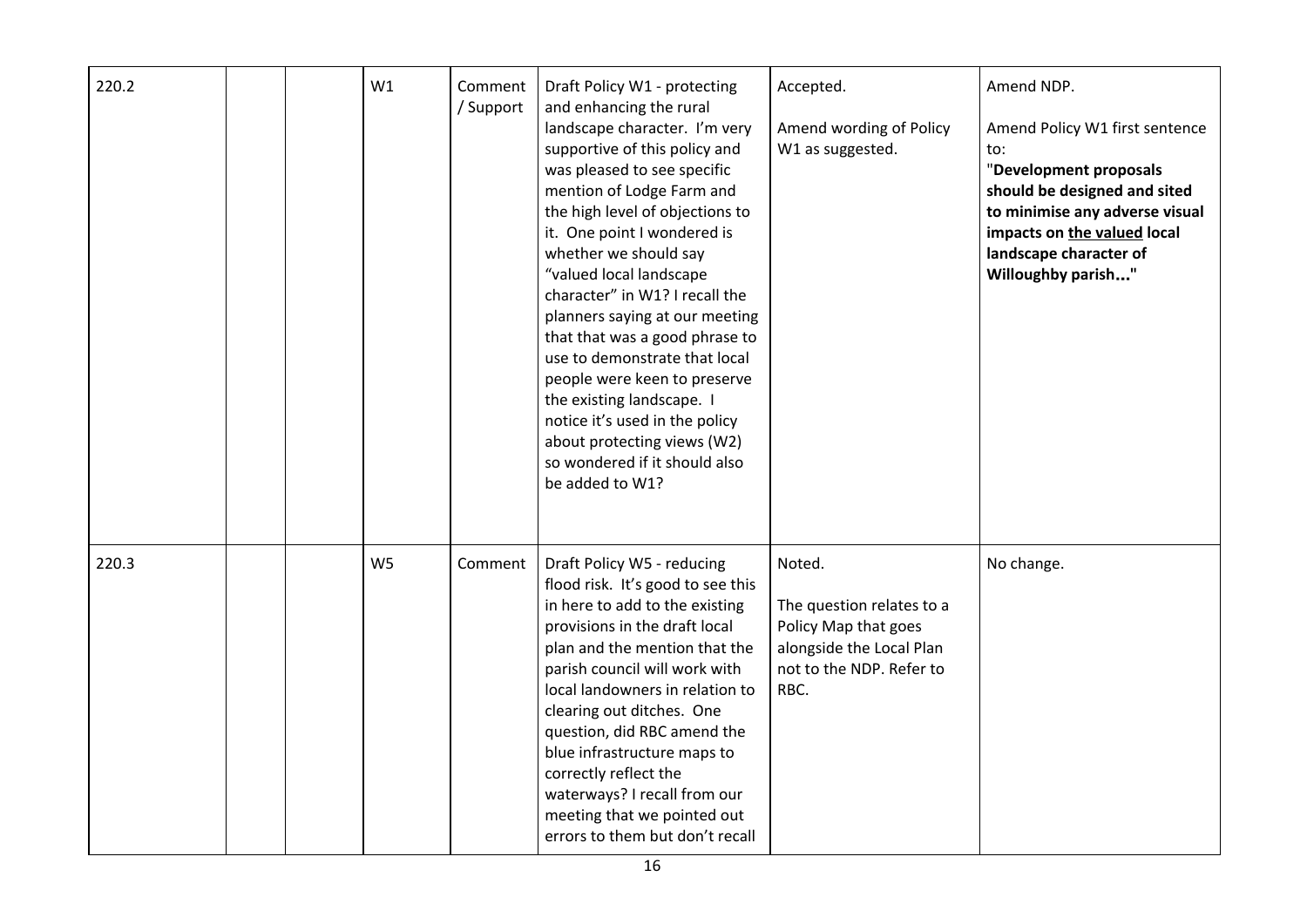|       |  |    |         | seeing any follow up to say<br>that they had done this.                                                                                                                                                                                                                                                                                                                                                                                                                                                                                                                                                                                                                                                                                                                                                                                                                                                                                                                                                                                      |                                                                                                                                                                                                                 |                                                                                                                                                                                                                                                                                                                                                                                                                                                            |
|-------|--|----|---------|----------------------------------------------------------------------------------------------------------------------------------------------------------------------------------------------------------------------------------------------------------------------------------------------------------------------------------------------------------------------------------------------------------------------------------------------------------------------------------------------------------------------------------------------------------------------------------------------------------------------------------------------------------------------------------------------------------------------------------------------------------------------------------------------------------------------------------------------------------------------------------------------------------------------------------------------------------------------------------------------------------------------------------------------|-----------------------------------------------------------------------------------------------------------------------------------------------------------------------------------------------------------------|------------------------------------------------------------------------------------------------------------------------------------------------------------------------------------------------------------------------------------------------------------------------------------------------------------------------------------------------------------------------------------------------------------------------------------------------------------|
| 220.4 |  | W8 | Comment | Draft Policy W8 - providing<br>suitable homes - again I'm very<br>supportive of this policy as I<br>often hear when talking to<br>local people about how they<br>would like to see more starter<br>homes or smaller retirement<br>properties for people who<br>would like to downsize so it's<br>good to see this prioritised.<br>One point I wondered whether<br>ought to be included (and<br>perhaps this has already been<br>discussed with the steering<br>group) is that there has been a<br>number of recent planning<br>applications to demolish<br>existing stable<br>blocks/agricultural buildings<br>and/or to then build new<br>stable blocks (or other<br>agricultural buildings) in the<br>open countryside. This is then<br>followed by a subsequent<br>application to build housing on<br>the site of the recently<br>demolished building (which<br>through our planning laws has<br>become brownfield land). This<br>loophole is currently being<br>promoted by<br>Howkins&harrison and other<br>agents. I've raised it with | Accepted.<br>This was referred to RBC<br>for advice and planning<br>officers suggested<br>additional policy wording,<br>taking into account<br>national planning policy<br>and permitted<br>development rights. | Amend NDP.<br>Amend Policy W8:<br>Add further text to end of<br>policy:<br>"Dwellings in the Countryside<br><b>Applications for isolated</b><br>dwellings outside the village<br>boundary in the countryside<br>will be assessed in line with<br>national policy which takes the<br>approach that planning<br>decisions should avoid the<br>development of isolated homes<br>in the countryside unless they<br>fall within a set of specific<br>criteria." |